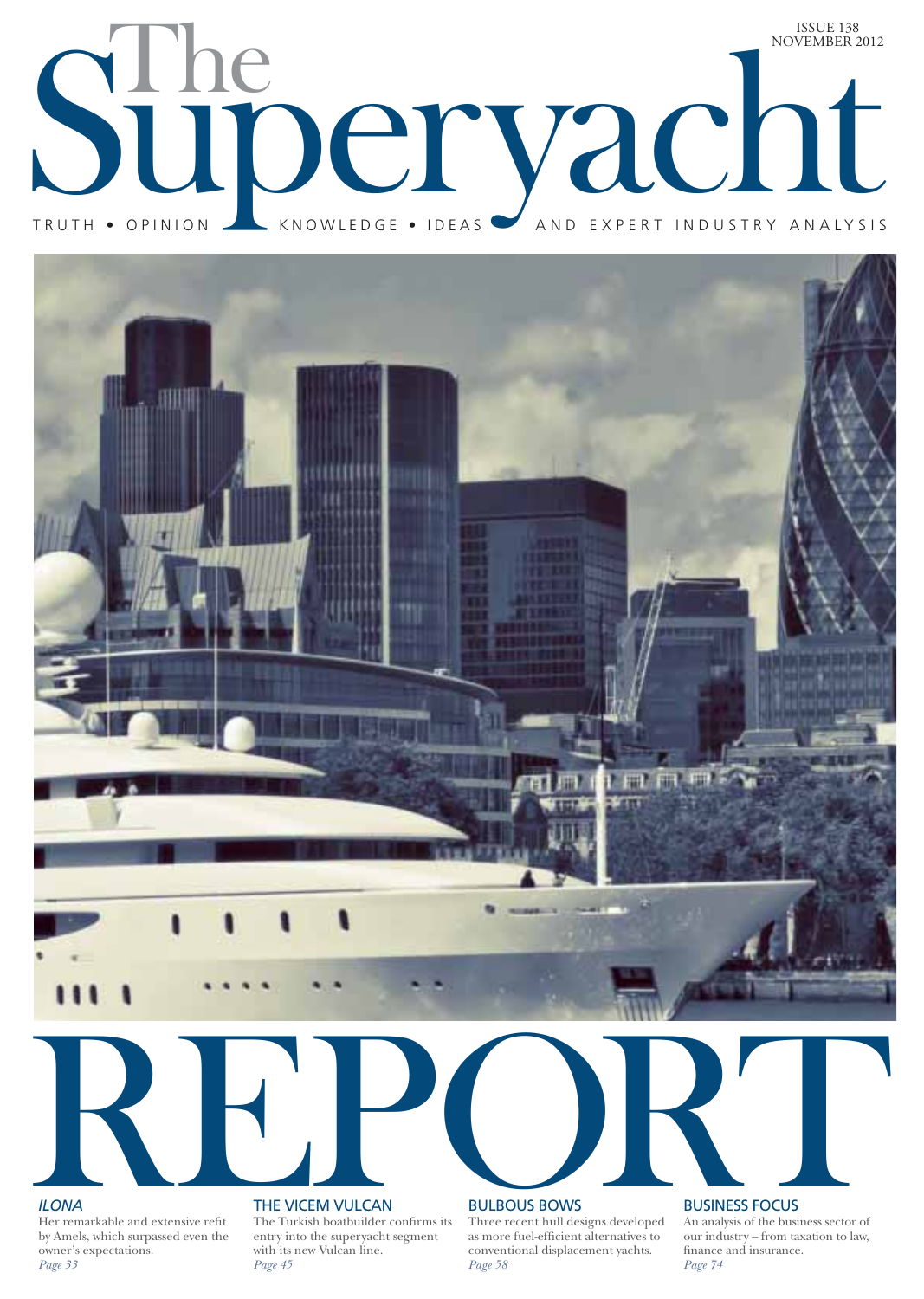

# A Piece of the (Fr)action

The model of shared ownership, which has seen real success in comparative luxury markets such as the private jet industry, has had limited appeal in the superyacht arena. **Lulu Trask** reports how the current economic climate means that fractional programmes are now ripe for expansion, and how they are being adapted to make them more attractive and accessible to a potentially huge and diverse number of owners seeking a share in the luxury lifestyle that superyachting offers.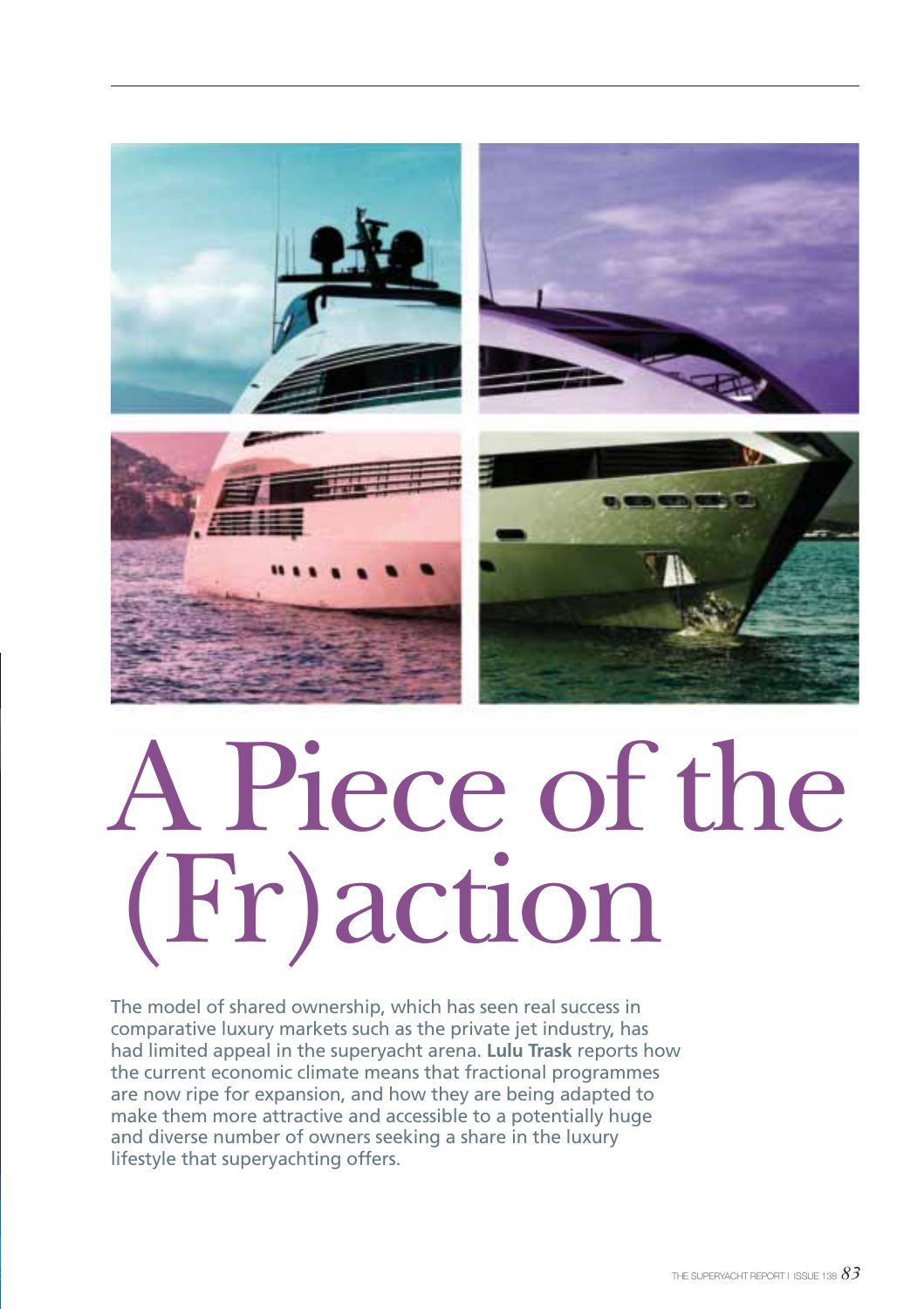# BUSINESS FOCUS | FRACTIONAL OWNERSHIP



In the words of the owner of *Heavenly*<br>Daze, fractional ownership is "not *Daze*, fractional ownership is "not a club, it's a sort of business". But with so many existing superyacht owners having made their fortune as business moguls, why is it that this particular model has remained somewhat untouched? The Bermuda Triangle of the brokerage industry, fractional ownership, is a type of ownership people have been and are still tapping into, but it is something we as an industry know very little about, with much of what we do know accumulating in stereotypical and foregone conclusions. With the current financial climate ideally set up to support the growth of fractional programmes, to benefit fully from what is on offer, we need to look at its past.

The fractional model itself has seen enormous success in tangent industries, fractional jet ownership being one of those catering to a similar clientele. Chris Moody of Fractional Jet Europe, who has previously worked with fractional ownership company YachtPlus, highlighted a key difference between the superyacht and jet models that has played a role in the success of the latter: a yacht is "a house on a water" and a jet is a mode of transport. "Jets are more suited to it; they're more flexible and they're faster moving," said Moody. "People are less likely to use them at the same time, which is the problem with yachts; you can get a different usage pattern."

"The history of fractional ownership reflects more failures than successes, due in part to the combination of short-sighted business plans, misunderstanding the needs of the buyer, and a minimalist approach to management.

At the time of writing, OceanStyle was offering Evolution Yachts' 33.7m 2005 motoryacht *Benita Blue* for charter at a high-season rate of  $\text{E}70,000$  per week; Curvelle's syndicate ownership programme offers a one-seventh share in a brand new motoryacht of the same size for  $\in$  1.43 million – not an enormous jump in price considering the move from charter client to owner. Or, for close to the same price as three weeks' charter on *Benita Blue*, one could purchase a one-tenth share in a yacht 10m smaller for \$300,000 in Moncole Fractional Yachts' fleet and become a superyacht owner.

The success story has been written; fractional ownership should be a triumph, but why has it only seen limited success in the superyacht arena? "A number of fractional ownership schemes have been attempted over the last 30 years or so in all size sectors of the market – from the 30-35m category all the way up to over 80m – yet they have never really been successful," said Alev Karagulle, director of marketing and communications at Burgess.

"We experienced some companies pretending to offer fractional ownership in the past that have left a negative, unsettling image on the market, and as a result only a few companies could record a successful development," said Verena Stättner, head of marketing and sales at SmartYacht. Fraser Yachts broker James Nason, working on the SeaNet fractional ownership programme which has recently launched the first of its Benetti Delfino models for its fractional fleet, highlighted the past's general lack of focus: "The history of fractional ownership reflects more failures than successes, due in part to the combination of short-sighted business plans, misunderstanding the needs of the buyer, and a minimalist approach to management. Whenever a fractional programme failed there was a 'pile on' effect and bad publicity made it more difficult for the next programme to succeed."

As a result, fractional ownership today still remains somewhat of an enigma. "There are lots of different concepts on the market, leading to confusion and a lack of understanding," Stättner explained. Of the five fractional ownership companies we spoke to for this business report, the equity offered ranged widely. For Michael Costa of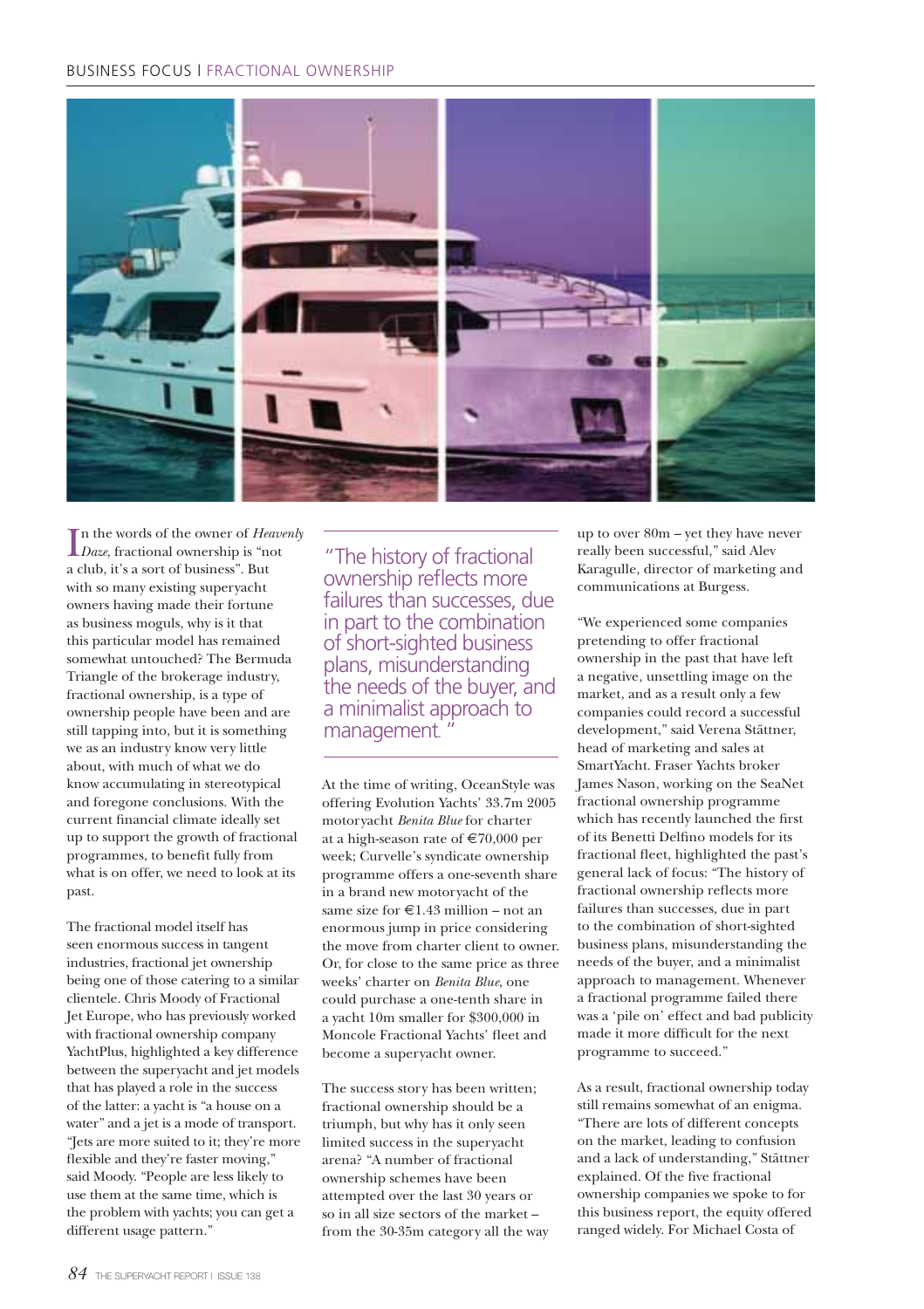SeaNet, "Four owners per boat is really the only way to do it, because if you go beyond four owners then it doesn't feel like your boat anymore." However, SeaNet's competitors' shares are much smaller, with Moncole Fractional Yachts offering a one-tenth share of certain vessels. Examples of the price range are: for a one-eighth share in a 41m yacht from the YachtPlus fleet comprising Foster & Partners' *Ocean Emerald, Ocean Pearl* and *Ocean Sapphire*, an owner would pay €1.5 million, whilst for a quarter share in the SeaNet fleet home to yachts of up to 29m, an owner will pay  $\text{\large\ensuremath{\in}} 1.735$ million+, and for a one-tenth share in Moncole Fractional Yachts' 60m vessel, an owner will pay \$1.4 million ( $\text{\textsterling}1.134$ ) million).

manager Steve Last's background as an airline pilot. "If you have first choice in the summer, you'll have the last choice in the winter, and then we change the numbers around every year," he explained. "Other companies divide all the time up into equal chunks and attempt to find a way to assign them to the individuals who are the members of their group. We don't think that's very satisfactory for syndicate members, because basically the system is telling the owners when they're going to take their holidays. The Curvelle programme is based on equality of opportunity, so everybody has exactly the same opportunity overall to use the boat exactly when they want to."

Some disparity lies in the terminology of this niche sector of the market. Many companies have coined themselves under the fractional label, whereas Curvelle's syndicate ownership programme and YachtPlus have resisted the appellation.

Moreover, whilst many companies will offer a number of season-based set days for usage, the differences between them are significant. SmartYacht offers a three-season system; SeaNet owners have 55 days a year to choose from; YachtPlus offers one slot of nine nights in the high season, and two separate periods of six nights, which can be taken together, in the low season; meanwhile, Curvelle's owners choose what time they want on a rotating priority basis, a method taken and moulded from Curvelle share

Additionally, charter options vary extensively between companies. "If they don't want to use their weeks, they can either give them to friends or family, or they can put the boat up for charter," said Nason about the SeaNet scheme. But with Curvelle, owners are encouraged not to sign up for weeks they know they can't use, so giving other owners more flexibility, following which Curvelle puts the boat up for charter, and the charter revenue is divided between owners by the number of weeks they have made available for charter. "Suppose

# PROFILES OF FRACTIONAL OWNERSHIP COMPANIES

## **YachtPlus**

**Year founded:** 2007 **Equity offered:** One eighth **Equity price:** €1.5 million **Number of yachts in fractional fleet:**  Three **Size range of fleet:** All yachts in fleet are 41m

# **Curvelle Syndicate Ownership**

**Year founded:** 2004 **Equity offered:** One seventh **Equity price:** €1.43 million for 33.7m **Number of yachts in fractional fleet:** Two (first in 2013, second in 2015) **Size range of fleet:** 33.7-42m

# **Moncole Fractional Yachts**

**Year founded:** 2000 **Equity offered:** One tenth **Equity price:** \$300,000-\$1.4 million **Number of yachts in fractional fleet:**  $50+$ 

**Size range of fleet:** 24-60m

#### **SmartYacht**

**Year founded:** 2009 **Equity offered:** One quarter smallest available **Equity price:** €200,000-€350,000 for one quarter share **Number of yachts in fractional fleet: Three Size range of fleet:** 20-24m

#### **SeaNet**

**Year founded:** 2004 **Equity offered:** One quarter **Equity price:** €1.735 million+ **Number of yachts in fractional fleet:** Five (first has been completed, four in build) **Size range of fleet:** 20-29m



# **ALPHATRON**

Alphatron Marine

**Internet: www.alphatronmarine.com E-mail: yachting@alphatronmarine.com Telephone: +31 (0) 10 453 40 00**

# **Proud to be aboard!**

**Alphatron: communication, observation, navigation**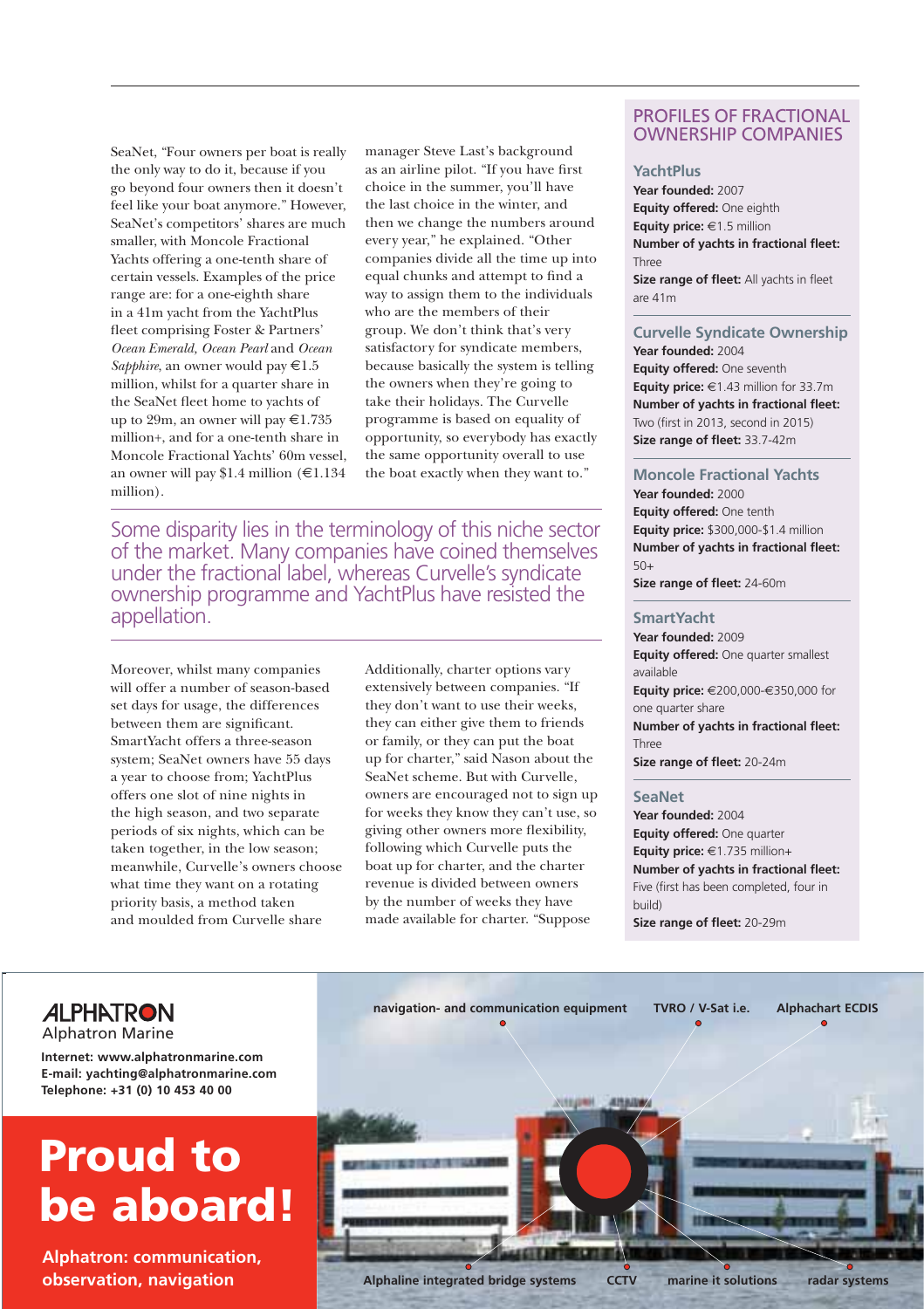Mr Smith contributes three weeks to the charter pot, Mr Jones contributes two weeks, and Mr Johnson doesn't contribute any. Whatever income the company receives from this, three fifths goes to Mr Smith, two fifths to Mr Jones, and none to Mr Johnson, because he didn't contribute anything," said Last. "That way we get away from the situation where one person might be lucky and get €150,000 for his week, and another person doesn't get anything at all."

Some disparity lies in the terminology of this niche sector of the market. Many companies have coined themselves under the fractional label, whereas Curvelle's syndicate ownership programme and YachtPlus have resisted the appellation. "YachtPlus has become more flexible and tailored the programme to the owners of each specific yacht, which is why 'syndicate' is maybe a better word than 'fractional'. It now reflects the wishes of the owners of each yacht rather than being a set, fixed formula," said chairman of YachtPlus John Hare, whose opinion was shared by Last: "Members of a pure syndicate hold both equity and control of the asset. The key difference is 'who's in charge?' and who decides what the

owners' rights and obligations are. In a fractional scheme, it's the promoting organisation. In a syndicate, it's the owners themselves."

And who is the target audience for this mixture of programmes? Answers ranged from "open-minded, wealthy people" to "anybody who wants to spend time on the water; existing

Making the most of the new space for these programmes in our industry, the fractional sector is moving forward, with companies already discussing their own evolution.

owners who want to get rid of the hassles of ownership, or who do go on yachts but generally charter, or the people who've had no experience of yachting." This range of potential audiences to tap into demonstrates the enormous promise of these types of programmes, but the wide scope available has led to some scepticism within our industry.

However, the combination of longevity and the economy has proven the viability of what is on offer. Moncole Fractional Yachts, for example, was founded in 2000, and 12 years later the company has a fractional fleet of over 50 yachts, with approximately 250 fractional shares having been purchased; Curvelle and SeaNet, slightly younger companies having launched in 2004, have seen their way through the recession and today are both in the process of developing and launching new models for their fractional fleets. Moreover, YachtPlus and SmartYacht launched in the worst of the recession, in 2007 and 2009 respectively, both of which continue to boast success, and this from just a miniscule percentage of this sector's potential audience.

So, rather than scanning information readily available, finding divergences and immediately disregarding this sector, we as an industry must work harder to understand the complex models developed by this niche field, and in doing so confusion will transmute into choice; it is those who have done exactly this who have discovered the benefits of fractional and syndicate ownership. Diversification is a sure sign of a